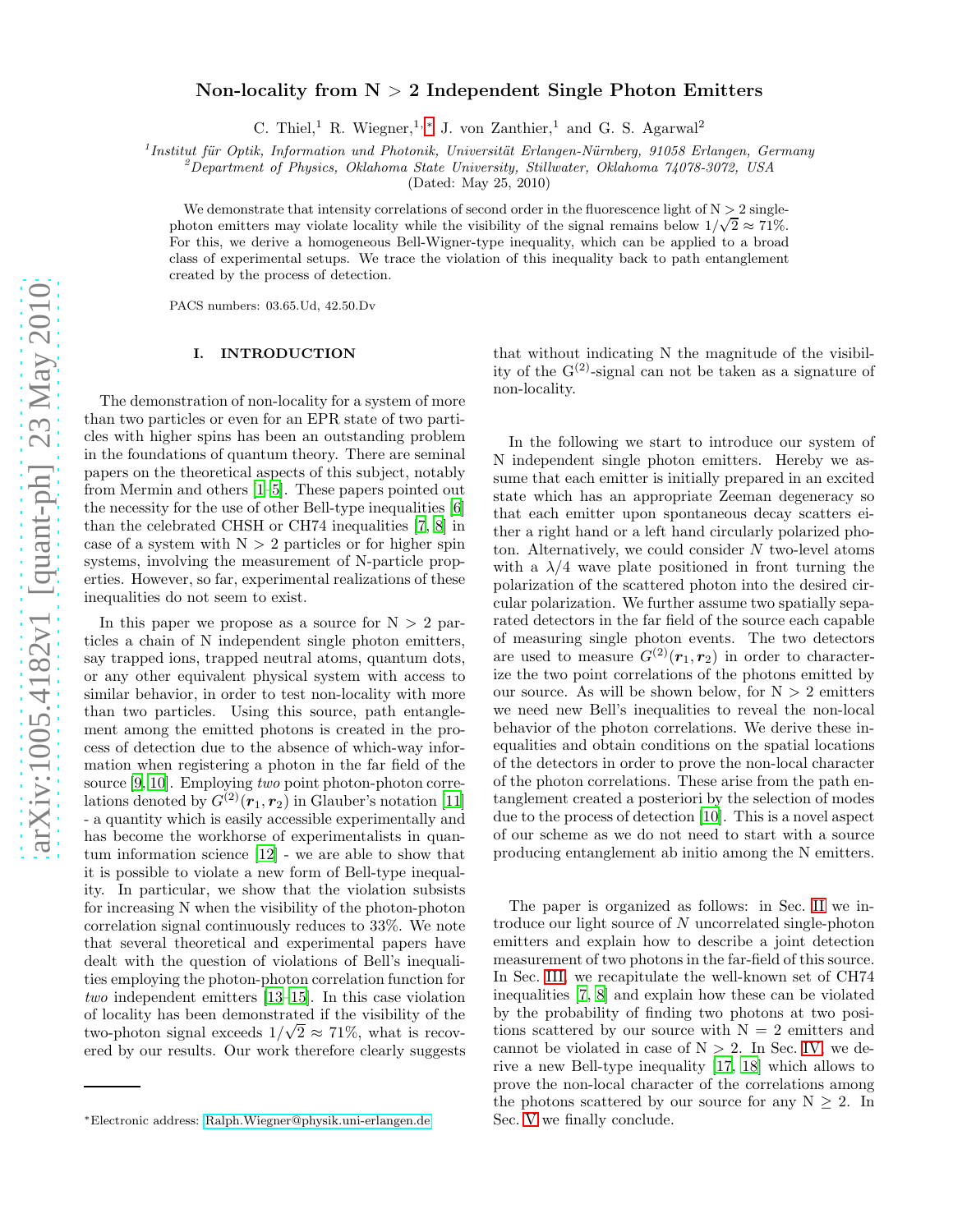# <span id="page-1-0"></span>II. DESCRIPTION OF THE PHYSICAL SYSTEM

## A. Setup of  $N$  single photon emitters

We consider the setup shown in Fig. [1:](#page-1-1)  $N$  singlephoton emitters regularly arranged in a row at positions  $\mathbf{R}_1, \mathbf{R}_2, \ldots, \mathbf{R}_N$  serve as a source for N photons. The internal level scheme of the emitters is assumed to be characterized by a V -configuration, e.g., Zeeman sub-levels with two excited states  $|e, -1\rangle$  and  $|e, +1\rangle$ , which both decay to a common ground state  $|g, 0\rangle$ , accompanied by the emission of a  $\sigma^+$  or  $\sigma^-$  polarized photon, respectively. For the sake of simplicity we suppose that both transitions are equally probable. We further assume that for an even number of emitters, the first  $N/2$  atoms are initially in the state  $|e, -1\rangle$  and the remaining  $N/2$  atoms in the state  $|e, +1\rangle$ . The initial state of the system can thus be written in the form

<span id="page-1-2"></span>
$$
|\psi_i\rangle = \prod_{n=1}^{N/2} |e, -1\rangle_n \otimes \prod_{n=\frac{N+2}{2}}^N |e, +1\rangle_n, \tag{1}
$$

where the subscripts n refers to the atom located at  $\mathbf{R}_n$ . For an odd number of emitters, we suppose that the first  $(N-1)/2$  emitters are initially in  $|e,-1\rangle$  and the remaining  $(N + 1)/2$  emitters in  $|e, +1\rangle$  so that the initial state is given by

<span id="page-1-3"></span>
$$
|\psi_i\rangle = \prod_{n=1}^{\frac{N-1}{2}} |e, -1\rangle_n \otimes \prod_{\frac{N+1}{2}}^N |e, +1\rangle_n.
$$
 (2)

Due to the process of spontaneous decay the  $N$  threelevel emitters will scatter exactly  $\frac{N}{2}$   $(\frac{N-1}{2})$   $\sigma^+$  and  $\frac{N}{2}$  $\left(\frac{N+1}{2}\right)\boldsymbol{\sigma}$  polarized photons in the case of an even (odd) number of emitters. Alternatively, we could also consider N two-level atoms with  $\lambda/4$  wave plates positioned in front of each particle which turn the polarization of the photons emitted by the atom at  $\mathbf{R}_n$  for  $n = 1 \dots \frac{N}{2} \left( \frac{N-1}{2} \right)$ into  $\sigma^+$  and for  $n = \frac{N}{2} \left( \frac{N+1}{2} \right) \ldots N$  into  $\sigma^-$  polarization in the case of an even (odd) number of emitters; the only prerequisite for our scheme is that a precisely determined number of  $\sigma^+$  and  $\sigma^-$  polarized photons of known origin is emitted by the setup.

In order to measure the intensity correlation function of second order we locate two detectors at  $r_1$  and  $r_2$  in the the far-field region of the emitters, each equipped with a polarization filter in front, oriented along  $\eta_1$  and  $\eta_2$ , respectively. The operator  $D_N(\delta(\mathbf{r}_j), \boldsymbol{\eta}_j)$  which describes

a successful detection event of a photon at the detector at  $\mathbf{r}_i$  (j = 1, 2), after having passed a polarization filter oriented along  $\eta_j = \sin \vartheta_j \sigma^+ + \cos \vartheta_j \sigma^-$ , can be written in case of an even number of emitters in the initial



<span id="page-1-1"></span>FIG. 1: Setup used for measuring the intensity correlation function of second order for a source of  $N$  single-photon emitters of known origin and polarization. The photon detectors are placed at  $r_1$  and  $r_2$  in the far-field region of the emitters and are equipped with polarization filters in front, transmitting  $\eta_1$  and  $\eta_2$  polarized light, respectively.

state [\(1\)](#page-1-2) in the form [\[16\]](#page-8-13)

$$
\hat{D}_N(\delta(\mathbf{r}_j), \boldsymbol{\eta}_j) = \frac{E_0}{\sqrt{2}} (\sin \vartheta_j \sum_{n=1}^{N/2} e^{in\delta_j} |g, 0\rangle_n \langle e, -1| + \cos \vartheta_j \sum_{n=\frac{N}{2}}^{N} e^{in\delta_j} |g, 0\rangle_n \langle e, +1|) \tag{3}
$$

where the sum over  $n$  takes into account that principally each atom could have emitted the recorded photon. Here,  $|g, 0\rangle\langle e, \pm 1|$  is an atomic operator projecting the atomic state  $|e, \pm 1\rangle$  onto  $|g, 0\rangle$ ,  $E_0$  is the amplitude of the electric field, and  $\delta(\mathbf{r}_j)$  is the optical phase difference between photons being emitted by adjacent atoms and registered at  $\mathbf{r}_i$ . In the far-field and using a coordinate system where  $\mathbf{R}_n = n \mathbf{R}_1$  (with  $\mathbf{R}_0 \equiv \mathbf{0}$ ) the optical phase difference  $\delta_i$  is given by [\[16](#page-8-13)]

<span id="page-1-5"></span>
$$
\delta(\mathbf{r}_j) := \delta_j = kd \frac{\mathbf{r}_j \cdot \mathbf{R}_1}{|\mathbf{r}_j| |\mathbf{R}_1|} = kd \sin \theta_j,
$$
 (4)

where  $k$  denotes the wavenumber of the scattered light, d the interatomic spacing and  $\theta_i$  the scattering angle as shown in Fig. [1.](#page-1-1) In analogy, the detection operator for an odd number of  $N$  emitters acting on the initial state  $(2)$ can be written as

<span id="page-1-4"></span>
$$
\hat{D}_N(\delta_j, \eta_j) = \frac{E_0}{\sqrt{2}} \left( \sin \vartheta_j \sum_{n=1}^{\frac{N-1}{2}} e^{in\delta_j} |g, 0\rangle_n \langle e, -1| + \cos \vartheta_j \sum_{n=\frac{N+1}{2}}^N e^{in\delta_j} |g, 0\rangle_n \langle e, +1| \right).
$$
\n(5)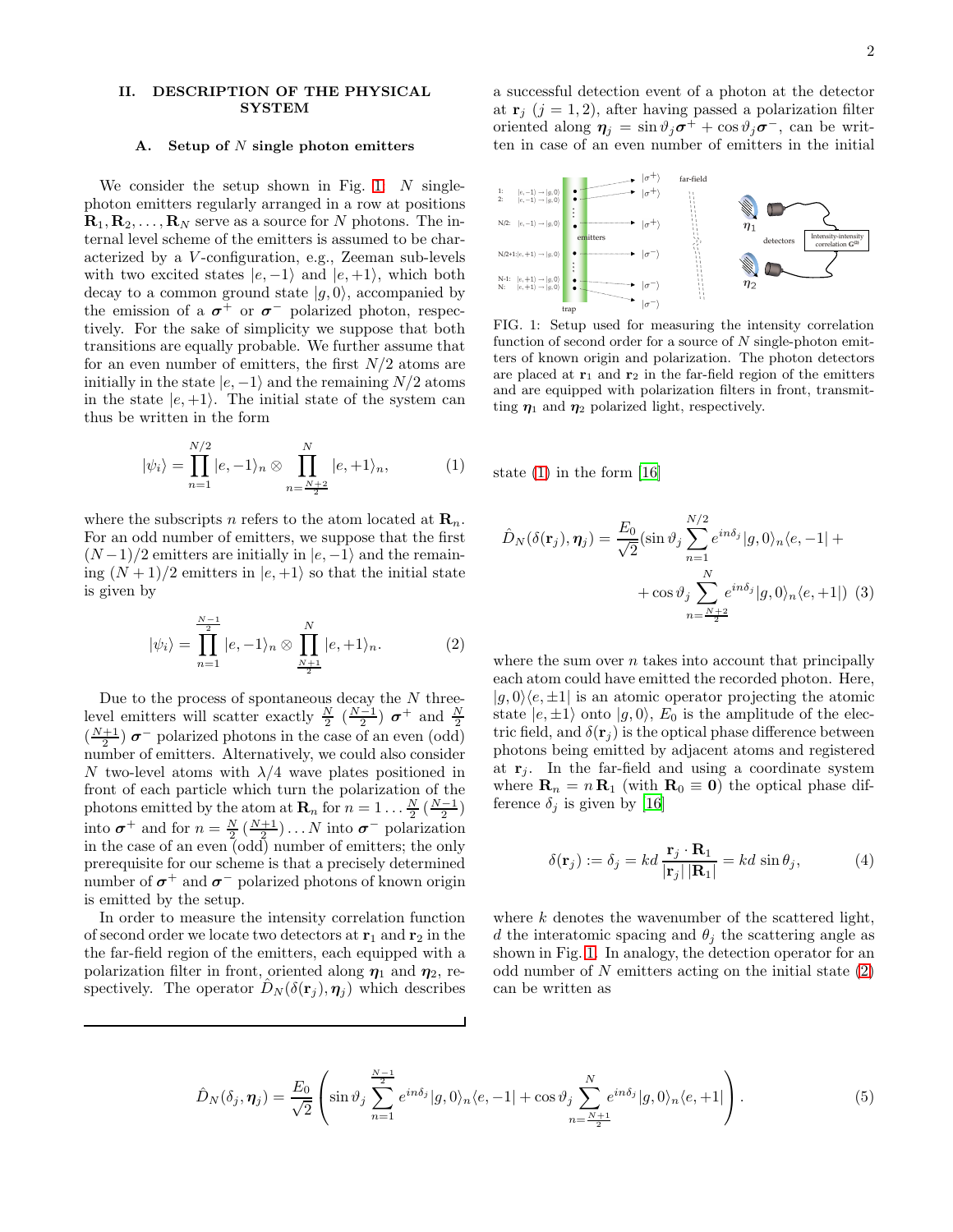

<span id="page-2-1"></span>FIG. 2: Plot of the intensity correlation function of second order  $G_N^{(2)}(\delta_1, -\delta_1, \frac{\pi}{4}, \frac{\pi}{4})$  (in arbitrary units) as a function of the relative phase shift  $\delta_1$  (c.f. Eq. [\(7\)](#page-2-0)). The plot illustrates the signal for different numbers of emitters  $N$  ( $N = 2, 4, 6, 8$ ).

### <span id="page-2-3"></span>B. Intensity correlation signal of second order

With the detection operators  $D_N(\delta_j, \eta_j)$  at hand, we can calculate from Eqs. [\(1\)](#page-1-2)-[\(5\)](#page-1-4) the intensity correlation function of second order  $G_N^{(2)}(\delta_1, \delta_2; \eta_1, \eta_2)$  for our system of N single photon emitters. Hereby, we assume in the following that the first two out of N scattered photons are recorded by the two detectors [\[28](#page-8-14)]. According to [\[16\]](#page-8-13) we then have

$$
G_N^{(2)}(\delta_1, \delta_2; \boldsymbol{\eta}_1, \boldsymbol{\eta}_2) := \left| \hat{D}_N(\delta_2, \boldsymbol{\eta}_2) \, \hat{D}_N(\delta_1, \boldsymbol{\eta}_1) |\psi_i \rangle \right|^2. \tag{6}
$$

As there is a unique correspondence between  $\eta_j$  and  $\vartheta_j$ , we can write in the following  $G_N^{(2)}(\delta_1,\delta_2;\eta_1,\eta_2)$  also as  $G_N^{(2)}(\delta_1,\delta_2;\vartheta_1,\vartheta_2)$ . By fixing the orientation of the polarization filters in front of the two detectors identical to  $\vartheta_1 = \vartheta_2 = \frac{\pi}{4}$ , corresponding to  $\eta_j = 1/\sqrt{2}(\sigma^+ + \sigma^-)$  (for  $j = 1, 2$ ), we obtain

<span id="page-2-0"></span>
$$
G_N^{(2)}(\delta_1, \delta_2; \frac{\pi}{4}, \frac{\pi}{4}) = \frac{E_0^4}{8} \left( 1 + \frac{2}{N(N-1)} \sum_{n=1}^N (N-n) \cos(n (\delta_2 - \delta_1)) \right),\tag{7}
$$

which holds for even or odd  $N$ . This function is illustrated for different  $N$  in Fig. [2.](#page-2-1) In the case that the two polarizers are set orthogonal at  $\vartheta_1 = \frac{\pi}{4}$  and  $\vartheta_2 = \frac{3\pi}{4}$  (corresponding to  $\eta_1 = 1/\sqrt{2}(\sigma^+ + \sigma^-)$  and  $\eta_2 = 1/\sqrt{2}(-\sigma^+ + \sigma^-)$ , respectively) we find for an even number of emitters N

<span id="page-2-2"></span>
$$
G_N^{(2)}(\delta_1, \delta_2; \frac{\pi}{4}, \frac{3\pi}{4}) = \frac{E_0^4}{8} \left( 1 + \frac{2}{N(N-1)} \sum_{n=1}^{N/2} (N-2n) \cos(n(\delta_2 - \delta_1)) - \frac{2}{N(N-1)} \sum_{\alpha=1}^{N/2} \sum_{n=1}^N (\Theta(N - n - \alpha + 1) \cos(n(\delta_2 - \delta_1)) \Theta(n - \alpha + 1)) \right),
$$
\n(8)

where the Heaviside step function  $\Theta(x)$  is defined as

$$
\Theta(x) := \begin{cases} 0 & x \le 0 \\ 1 & x > 0 \end{cases} . \tag{9}
$$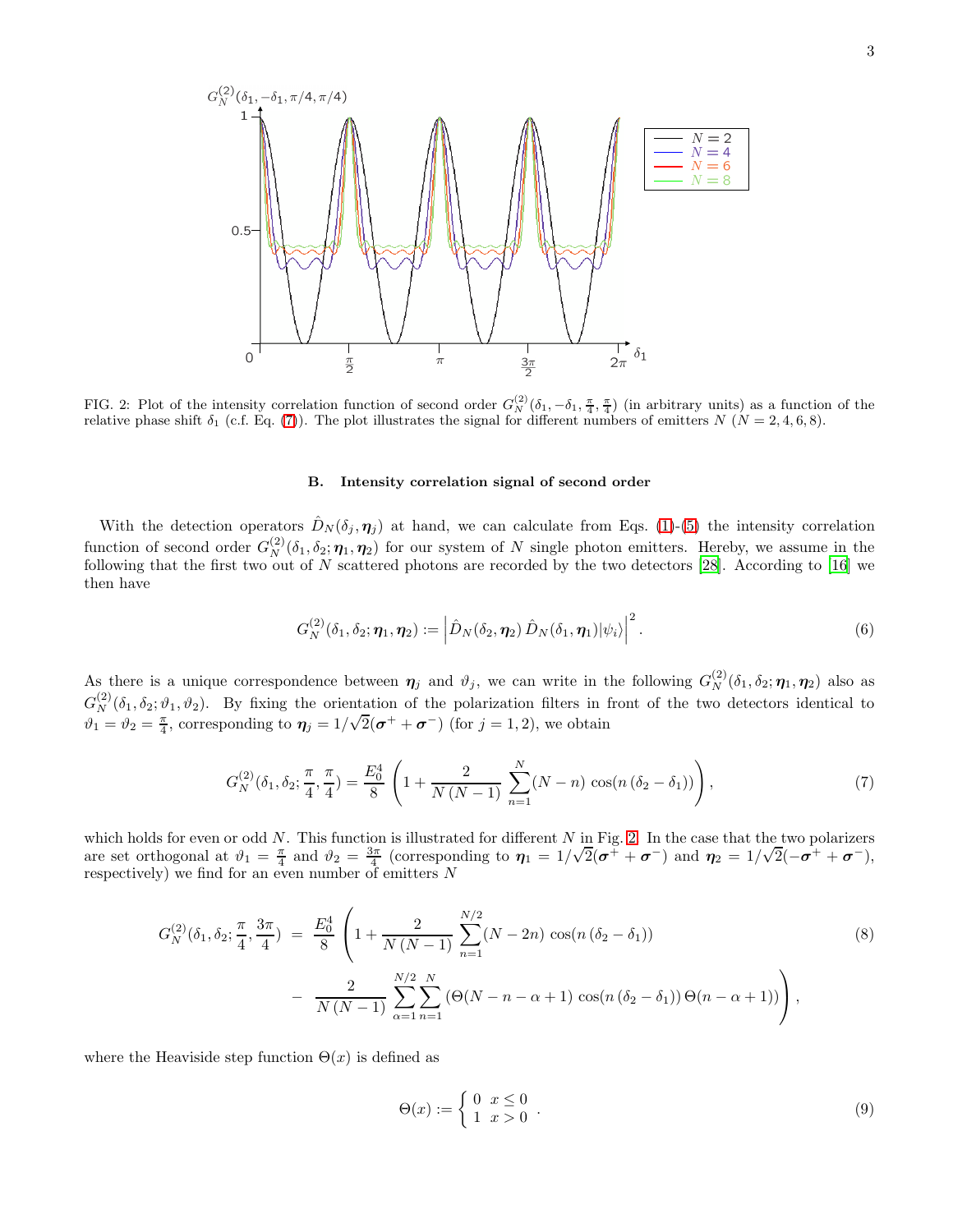In analogy, we find for an odd number of emitters N

<span id="page-3-4"></span>
$$
G_N^{(2)}(\delta_1, \delta_2; \frac{\pi}{4}, \frac{3\pi}{4}) = \frac{E_0^4}{8} \left( 1 + \frac{2}{N(N-1)} \sum_{n=1}^{\frac{N-1}{2}} (N-2n) \cos(n(\delta_2 - \delta_1)) - \frac{2}{N(N-1)} \sum_{\alpha=1}^{\frac{N-1}{2}} \sum_{n=1}^N (\Theta(N - n - \alpha + 1) \cos(n(\delta_2 - \delta_1)) \Theta(n - \alpha + 1)) \right).
$$
\n(10)

From Eq. [\(7\)](#page-2-0) we can calculate the visibility  $\mathcal{V}_N$ of the intensity correlation signal of second order  $G_N^{(2)}(\delta_1, \delta_2; \frac{\pi}{4}, \frac{\pi}{4})$  in case of identically oriented polarizers. For even or odd N we find

<span id="page-3-1"></span>
$$
\mathcal{V}_N := \frac{\max[G_N^{(2)}] - \min[G_N^{(2)}]}{\max[G_N^{(2)}] + \min[G_N^{(2)}]} = \frac{N}{3N - 4},\qquad(11)
$$

where  $max[G_N^{(2)}]$   $(min[G_N^{(2)}])$  corresponds to the maximum (minimum) value of the function  $G_N^{(2)} \equiv G_N^{(2)}(\delta_1, \delta_2; \frac{\pi}{4}, \frac{\pi}{4})$ . Eq. [\(11\)](#page-3-1) shows that  $\mathcal{V}_N$  can be uniquely assigned to the number of emitters  $N$ . Note that  $V_N$  represents an ideal theoretical value only; in general, experimental uncertainties and insufficiencies will influence and decrease the attainable visibility.

In the derivation of Eqs.  $(7)-(11)$  $(7)-(11)$  it has been assumed that the two photons measured are the first two photons being scattered by our system of  $N$  single photon emitters. This scenario enables to work with the initial states given by Eqs. [\(1\)](#page-1-2) or [\(2\)](#page-1-3). One way to achieve this experimentally is to measure all  $N$  scattered photons and pick out the first two detection events via postselection. Thereby the experimental challenge of measuring the intensity correlation function of second order for N possible emitters appears to equal the requirements of measuring the intensity correlation function of Nth order (see, e.g., [\[16](#page-8-13)]). We note, however, that our measurement scheme requires to resolve the spatial distribution of the two-photon correlation signal  $G_N^{(2)}(\delta_1, \delta_2; \vartheta_1, \vartheta_2)$  only and that one can make use of a large bucket detector or a lens system to detect the remaining  $N-2$  photons what simplifies the requirements.

Besides experimental challenges, the restriction of detecting the first two photons bears a major advantage: since our system consists of a fixed number of scatterers, the number of photons contributing to a successful measurement cycle is precisely known. Therefore, the intensity correlation function of Nth order is directly proportional to the probability of finding N photons. In particular, the intensity correlation signal of second order  $G_N^{(2)}(\delta_1, \delta_2; \vartheta_1, \vartheta_2)$  is related to the detection probability of finding jointly the first two photons  $p_{12}^N(\delta_1, \delta_2; \vartheta_1, \vartheta_2)$ via

<span id="page-3-3"></span>
$$
p_{12}^N(\delta_1, \delta_2; \vartheta_1, \vartheta_2) = \frac{\mathcal{C}_0^2}{E_0^4} G_N^{(2)}(\delta_1, \delta_2; \vartheta_1, \vartheta_2), \qquad (12)
$$

where the superscript  $N$  denotes the number of emitters used in the setup and  $C_0 := \mu \frac{\Delta \Omega}{4\pi}$  abbreviates the overall success probability to find a single photon at a detector with quantum efficiency  $\mu$  and subtending a solid angle ∆Ω.

# <span id="page-3-0"></span>III. CH74 INEQUALITIES FOR MULTIPLE **EMITTERS**

In his seminal paper Bell proved that deterministic local theories with hidden variables are incompatible with quantum mechanics [\[6\]](#page-8-2). In this Section, we want to apply this criterium to investigate whether the photons emitted by our system of N regularly arranged single photon emitters display spatial correlations which are compatible or incompatible with local deterministic theories. For this, we recapitulate a well-known set of homogeneous position dependent Bell-type inequalities, the so-called CH74 inequalities [\[7,](#page-8-3) [8,](#page-8-4) [14\]](#page-8-15), which we then apply for our system of N single-photon emitters.

### A. Theory of CH74 inequalities

Let us denote the continuous set of hidden variables by  $\lambda$ . The probability of registering one photon out of a set of N single photon emitters at a position  $r_j$  is then determined by  $p^N(\mathbf{r}_j, \lambda)$ , where we included the hidden variables  $\lambda$  in the argument of the single photon detection probability  $p^N(\mathbf{r}_j)$ . Following the requirement of locality, the joint probability  $p_{12}^N(\mathbf{r}_1, \mathbf{r}_2, \lambda)$  of detecting two photons at  $r_1$  and  $r_2$  can be written as the product of the two independent single detection probabilities

<span id="page-3-2"></span>
$$
p_{12}^N(\mathbf{r}_1, \mathbf{r}_2, \lambda) = p^N(\mathbf{r}_1, \lambda) \cdot p^N(\mathbf{r}_2, \lambda).
$$
 (13)

Though  $\lambda$  are hidden variables of a deterministic local theory and thus unknown, the detection probabilities obtained when performing a real experiment are determined by the ensemble averages over all  $\lambda$ 

$$
p^{N}(\mathbf{r}_{j}) = \int d\lambda g(\lambda) p^{N}(\mathbf{r}_{j}, \lambda) \text{ with } j = 1, 2,
$$
  

$$
p_{12}^{N}(\mathbf{r}_{1}, \mathbf{r}_{2}) = \int d\lambda g(\lambda) p^{N}(\mathbf{r}_{1}, \lambda) p^{N}(\mathbf{r}_{2}, \lambda), \qquad (14)
$$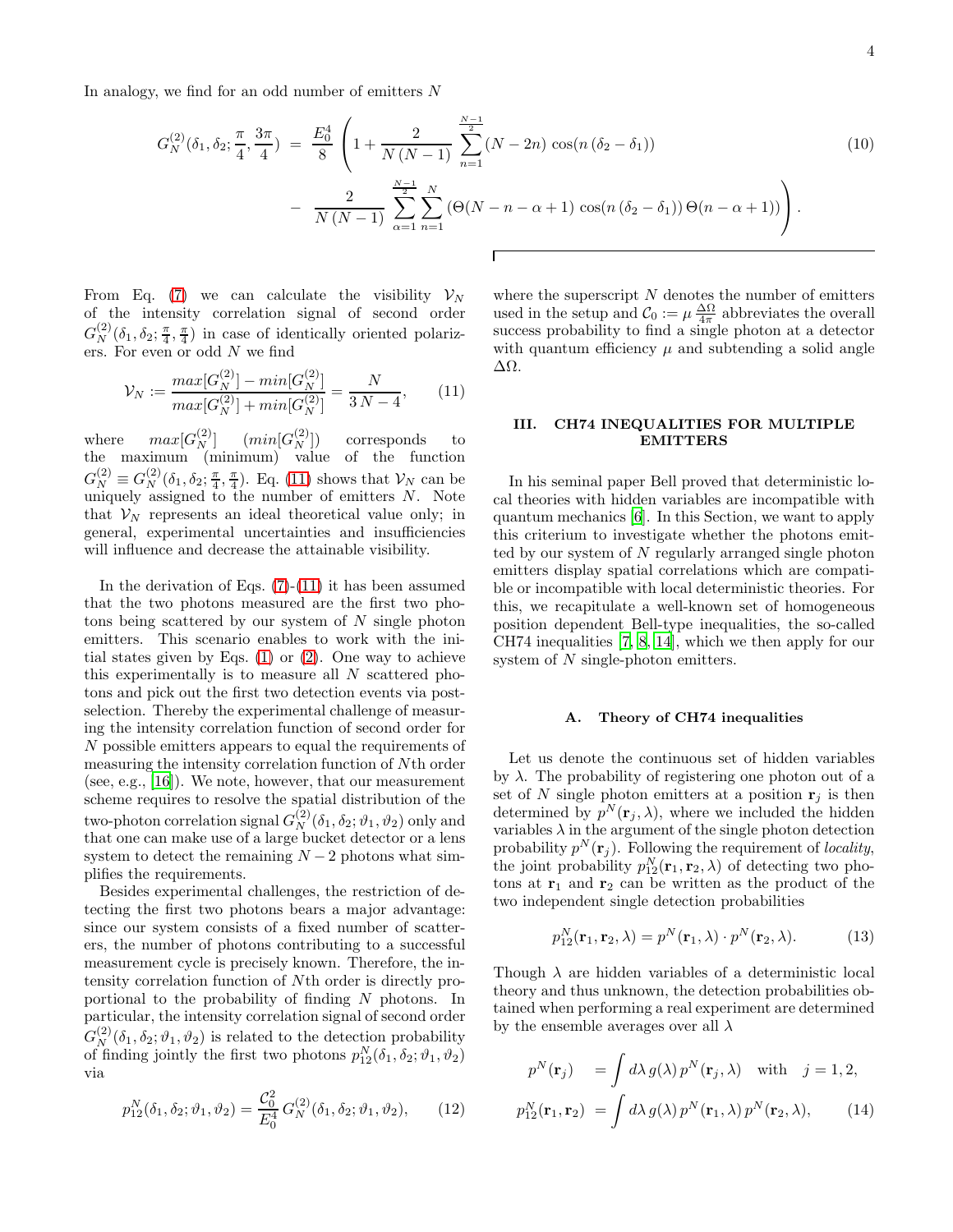where  $g(\lambda)$  denotes an appropriate weight function of the hidden variables.

Having introduced the single photon and joint detection probabilty  $p^N(\mathbf{r}_j, \lambda)$  and  $p_{12}^{\tilde{N}}(\mathbf{r}_i, \mathbf{r}_j, \lambda)$ , respectively, the homogeneous CHSH-type inequalities can be derived from the following mathematical inequalities [\[7](#page-8-3)],

<span id="page-4-2"></span>
$$
-XY \le xy - xy' + x'y + x'y' - Yx' - Xy \le 0, (15)
$$

These inequalities hold for any values  $x, x', y, y', X, Y$ fulfilling  $0 \leq x, x' \leq X$  and  $0 \leq y, y' \leq Y$ . Setting  $X = Y = 1$ , so that  $0 \leq x, x', y, y' \leq 1$ , we can then identify

<span id="page-4-0"></span>
$$
p^N(\delta_1, \vartheta_1, \lambda) = x, p^N(\delta'_1, \vartheta_1, \lambda) = x', p^N(\delta_1, \infty, \lambda) = X,
$$
  
\n $p^N(\delta_2, \vartheta_2, \lambda) = y, p^N(\delta'_2, \vartheta_2, \lambda) = y', p^N(\delta_2, \infty, \lambda) = Y.$  (16)

where the arguments of the probabilities refer to our setup: the j<sup>th</sup> detector is sensitive to  $\vartheta_j$  polarized light 5

only and is located at  $\mathbf{r}_j$  (j = 1, 2) where Eq. [\(4\)](#page-1-5) relates the detector position  $\mathbf{r}_j$  to the optical phase  $\delta_j$ . The notation  $\infty$  indicates that the polarization filter is removed for the particular measurement. The constraint  $X \geq x, x' \ (Y \geq y, y')$  is then guaranteed by the so-called no-enhancement condition [\[7](#page-8-3), [8,](#page-8-4) [14\]](#page-8-15): the detection probability when using a polarization filter cannot exceed a measurement without a polarization filter. Finally, in agreement with the requirements of a local hidden variable (LHV) theory and Eq. [\(13\)](#page-3-2), we can write the twophoton joint detection probability as

<span id="page-4-1"></span>
$$
p_{12}^N(\delta_1, \delta_2; \vartheta_1, \vartheta_2, \lambda) = p^N(\delta_1, \vartheta_1, \lambda) \cdot p^N(\delta_2, \vartheta_2, \lambda). \tag{17}
$$

Combining Eqs.  $(16)$  and  $(17)$  with Eq.  $(15)$  we obtain, after multiplying the whole expression with  $q(\lambda)$  and integrating over  $\lambda$ , the following inequality:

<span id="page-4-3"></span>
$$
S_N := [p_{12}^N(\delta_1, \delta_2; \vartheta_1, \vartheta_2) - p_{12}^N(\delta_1, \delta_2; \vartheta_1, \vartheta_2) + p_{12}^N(\delta_1', \delta_2; \vartheta_1, \vartheta_2) + p_{12}^N(\delta_1', \delta_2'; \vartheta_1, \vartheta_2) - p_{12}^N(\delta_1', \delta_2; \vartheta_1, \infty) - p_{12}^N(\delta_1, \delta_2; \infty, \vartheta_2)] / p_{12}^2(\delta_1, \delta_2; \infty, \infty) \le 0.
$$
\n(18)

Hereby, we restricted ourselves to the upper bound of the inequalities [\(15\)](#page-4-2) which allows to normalize the expression by an arbitrary function. In the following we choose as normalization function the expression  $p_{12}^2(\delta_1, \delta_2; \infty, \infty)$ which is a constant, independent of N. This allows in particular for a better comparability of the results obtained in the forthcoming sections.

Eq. [\(18\)](#page-4-3) is the position dependent CHSH inequality which can be used to investigate the quantum nature of the spatial correlations of the photons emitted by our source depicted in Fig. [1](#page-1-1) (see also [\[10](#page-8-6), [14\]](#page-8-15)). Note that, although we are interested in the spatial behavior of the two-photon correlation signal, the polarization degrees of freedom play a crucial role in the measurements of  $p^N$ and  $p_{12}^N$ : we have to include them necessarily in order to satisfy the no-enhancement condition [\[7,](#page-8-3) [8,](#page-8-4) [14\]](#page-8-15). We emphasize, however, that in our investigations we focus on the spatial correlations among the emitted photons.

In order to violate the inequality [\(18\)](#page-4-3) maximally, it is advantageous to adjust the polarization filters such that the detection efficiency of the experimental setup is optimized. In the following we thus choose  $\vartheta_1 = \vartheta_2 = \frac{\pi}{4}$ which yields the best results. With these settings, using Eq. [\(12\)](#page-3-3) and employing the relation  $p_{12}(\delta_1, \delta_2; \vartheta_1, \infty)$  =  $p_{12}(\delta_1, \delta_2; \vartheta_1, \vartheta_2) + p_{12}(\delta_1, \delta_2; \vartheta_1, \vartheta_2 + \frac{\pi}{2})$  we calculate the joint detection probabilities needed in Eq. [\(18\)](#page-4-3) to

<span id="page-4-4"></span>
$$
p_{12}^N(\delta_1, \delta_2; \frac{\pi}{4}, \frac{\pi}{4}) = \frac{\mathcal{C}_0^2}{E_0^4} G_N^2(\delta_1, \delta_2; \frac{\pi}{4}, \frac{\pi}{4}), \qquad (19)
$$

$$
p_{12}^N(\delta_1, \delta_2; \frac{\pi}{4}, \infty) = \frac{\mathcal{C}_0^2}{E_0^4} G_N^2(\delta_1, \delta_2; \frac{\pi}{4}, \frac{\pi}{4})
$$
 (20)

+ 
$$
\frac{\mathcal{C}_0^2}{E_0^4} G_N^2(\delta_1, \delta_2; \frac{\pi}{4}, \frac{3\pi}{4}),
$$
  
\n $p_{12}^2(\delta_1, \delta_2; \infty, \infty) = \mathcal{C}_0^2 \frac{1}{2},$  (21)

where we made use of the expressions derived in Eqs. [\(7\)](#page-2-0), [\(8\)](#page-2-2) and [\(10\)](#page-3-4). Whether or not a violation of the position dependent inequality Eq. [\(18\)](#page-4-3) for  $N > 2$ does occur can be verified by inserting Eqs. [\(19\)](#page-4-4) - [\(21\)](#page-4-4) into Eq. [\(18\)](#page-4-3) and looking thereafter for the maxima of  $S_N$  as a function of  $\delta_1$ ,  $\delta_2$ ,  $\delta'_1$  and  $\delta'_2$ .

# B. CH74 inequalities for a system of two single-photon emitters (case  $N=2$ )

For the case of  $N = 2$  emitters, we find from Eqs. [\(7\)](#page-2-0) and [\(8\)](#page-2-2)

<span id="page-4-5"></span>
$$
G_2^{(2)}(\delta_1, \delta_2; \frac{\pi}{4}, \frac{\pi}{4}) = \frac{E_0^4}{8} (1 + \cos[\delta_2 - \delta_1]) \quad (22)
$$

$$
G_2^{(2)}(\delta_1, \delta_2; \frac{\pi}{4}, \frac{3\pi}{4}) = \frac{E_0^4}{8} (1 - \cos[\delta_2 - \delta_1]) \quad (23)
$$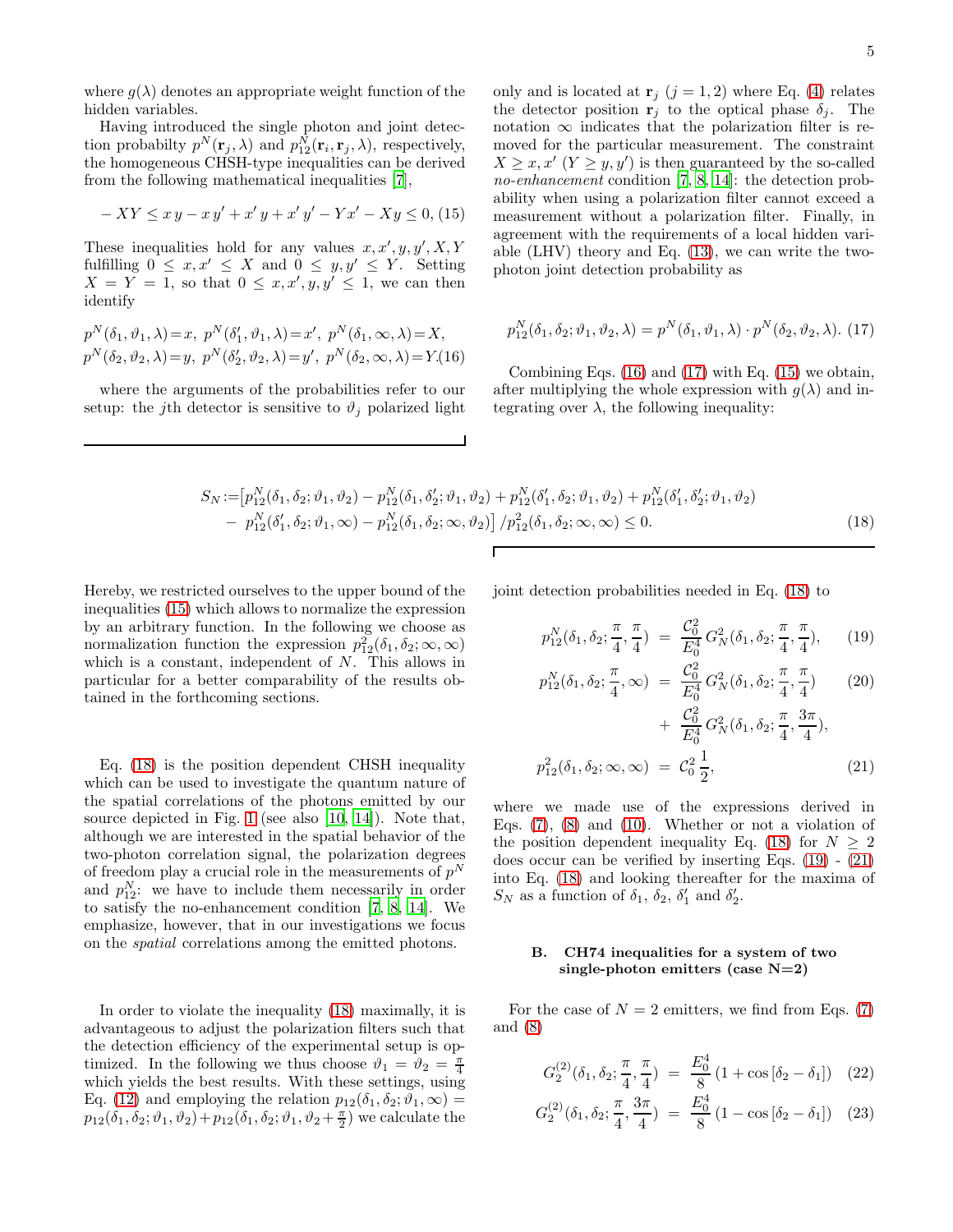$$
p_{12}^2(\delta_1, \delta_2; \frac{\pi}{4}, \frac{\pi}{4}) = C_0^2 \frac{1}{8} (1 + \cos[\delta_2 - \delta_1]), \quad (24)
$$

$$
p_{12}^2(\delta_1, \delta_2; \vartheta_1, \infty) = C_0^2 \frac{1}{4}, \tag{25}
$$

$$
p_{12}^2(\delta_1, \delta_2; \infty, \infty) = C_0^2 \frac{1}{2}.
$$
 (26)

Plugging these results into Eq. [\(18\)](#page-4-3) we obtain

<span id="page-5-0"></span>
$$
S_2 = \frac{1}{4} \Big( \cos \left[ \delta_2 - \delta_1 \right] - \cos \left[ \delta_2' - \delta_1 \right] + \cos \left[ \delta_2 - \delta_1' \right] + \cos \left[ \delta_2' - \delta_1' \right] \Big) - \frac{1}{2} \leq 0.
$$
 (27)

Looking for the extrema of  $S_2$  we find the following set of parameters (see also [\[10,](#page-8-6) [14\]](#page-8-15))

<span id="page-5-2"></span>
$$
\delta_2 - \delta_1 = \frac{1}{8} 2\pi, \ \delta_2' - \delta_1 = \frac{3}{8} 2\pi, \n\delta_2 - \delta_1' = \frac{1}{8} 2\pi, \ \delta_2' - \delta_1' = \frac{1}{8} 2\pi,
$$
\n(28)

which lead, in combination with [\(27\)](#page-5-0), to the following inequality with respect to the spatial correlations of the photons scattered by two single-photon emitters

<span id="page-5-1"></span>
$$
S_2 = \sqrt{2} - 1 \le 0. \tag{29}
$$

The inequality Eq. [\(29\)](#page-5-1) is derived assuming an ideal visibility of 100% for the two-photon correlation functions (Eqs. [\(22\)](#page-4-5) and [\(23\)](#page-4-5)). However, the visibility that can be achieved in a real experiment is usually below that value due to experimental uncertainties, limited detector efficiencies etc. Taking a reduced visibility  $\mathcal{V} < 1$ for  $G_2^{(2)}(\delta_1, \delta_2; \frac{\pi}{4}, \frac{\pi}{4})$  and  $G_2^{(2)}(\delta_1, \delta_2; \frac{\pi}{4}, \frac{3\pi}{4})$  into account, Eq. [\(29\)](#page-5-1) reads:

<span id="page-5-4"></span>
$$
S_2 = \sqrt{2} \cdot \mathcal{V} - 1 \le 0. \tag{30}
$$

This inequality may be violated only if the visibility exceeds  $\frac{1}{\sqrt{2}}$  $\frac{1}{2} \approx 71\%$  [\[10,](#page-8-6) [14,](#page-8-15) [15\]](#page-8-10).

### C. CH74 inequalities for a system of multiple single-photon emitters (case  $N > 2$ )

For the case of  $N = 2$  emitters, the extrema of  $S_2$ are obtained using the set of analytical expressions for  $\delta_1, \delta_1', \delta_2, \delta_2'$  provided in Eq. [\(28\)](#page-5-2). These can also be written in the form

$$
\delta_1 = \alpha_1 2\pi, \quad \delta_2 = \left(\frac{1}{8} + \alpha_2\right) 2\pi, \tag{31}
$$

$$
\delta_1' = \left(\frac{2}{8} + \alpha_3\right) \pi, \quad \delta_2' = \left(\frac{3}{8} + \alpha_4\right) \pi,
$$

with  $\alpha_i \in \mathbb{N}$   $(i = 1, ..., 4)$ .

In contrast, for  $N > 2$ , the joint detection probabilities present in  $S_N$  get more involved (c.f. Eqs. [\(7\)](#page-2-0), [\(8\)](#page-2-2)



<span id="page-5-3"></span>FIG. 3: Maximum values of  $S_N$  as a function of the number of emitters N: the numerical calculations show that the CHSH-type inequality [\(18\)](#page-4-3) is violated only for  $N = 2$ , whereas for  $N > 2$  the inequality holds. For  $N = 3$  and  $N = 4$  the maximum value corresponds to  $S_{3,4} = 0$ .

and [\(10\)](#page-3-4)). The values for  $\delta_1, \delta'_1, \delta_2, \delta'_2$  giving rise to maxima of  $S_N$  were thus determined numerically. This approach unveiled that the maxima of  $S_N$  for any  $N > 2$ can be obtained by choosing

 $\delta_1 = \alpha_1 2\pi, \quad \delta_2 = \alpha_2 2\pi, \quad \delta_1' = \alpha_3 \pi, \quad \delta_2' = \alpha_4 \pi, (32)$ 

again with  $\alpha_i \in \mathbb{N}$   $(i = 1, ..., 4, \alpha_3, \alpha_4 \neq 0)$ .

The results of our numerical calculations for the maxima of  $S_N$  (for  $N = 2, ..., 10$ ) are shown in Fig. [3.](#page-5-3) For  $N = 2$  we obtain as before  $S_2 = \sqrt{2} - 1$ . For  $N = 3, 4$ we find in both cases  $S_3 = S_4 = 0$ . For  $N > 4$  the values of  $S_N$  are displayed in the plot: we see that the behavior is slightly different for even  $N$  (red stars) and for odd N (blue stars). However, we find that a violation of  $S_N$ appears only for the case  $N = 2$ .

In conclusion, we see from Fig. [3](#page-5-3) that  $S_N$  cannot be violated by the setup shown in Fig. [1](#page-1-1) for  $N > 2$  emitters. Taking into account the visibility of the intensity correlation function of second order as derived in Sec. [II B](#page-2-3) (c.f Eq.  $(11)$ ) this result is in agreement with Eq.  $(30)$  [\[10](#page-8-6), [14\]](#page-8-15): while the joint detection probability for our setup in case of  $N = 2$  shows a modulation with a theoretical visibility of  $V_2 = 100\%$ , Eq. [\(11\)](#page-3-1) reveals that  $V_N$  drops rapidly with  $N > 2$ . This is illustrated in Fig. [4:](#page-6-1) already for the case of  $N = 3$  the visibility is reduced to  $\mathcal{V}_3 = 60\%,$ i.e., below the critical value of  $1/\sqrt{2} \approx 71\%$ . The latter was found to be the required value in order to violate the Bell-type inequalities  $([7, 8], c.f.$  $([7, 8], c.f.$  $([7, 8], c.f.$  $([7, 8], c.f.$  Eq. $(30))$  $(30))$ .

Triggered by these results, we will consider a different inequality which is more appropriate for our system in the next Section. As it turns out this inequality is able to prove that the spatial intensity-intensity correlations of the photons spontaneously emitted by our source of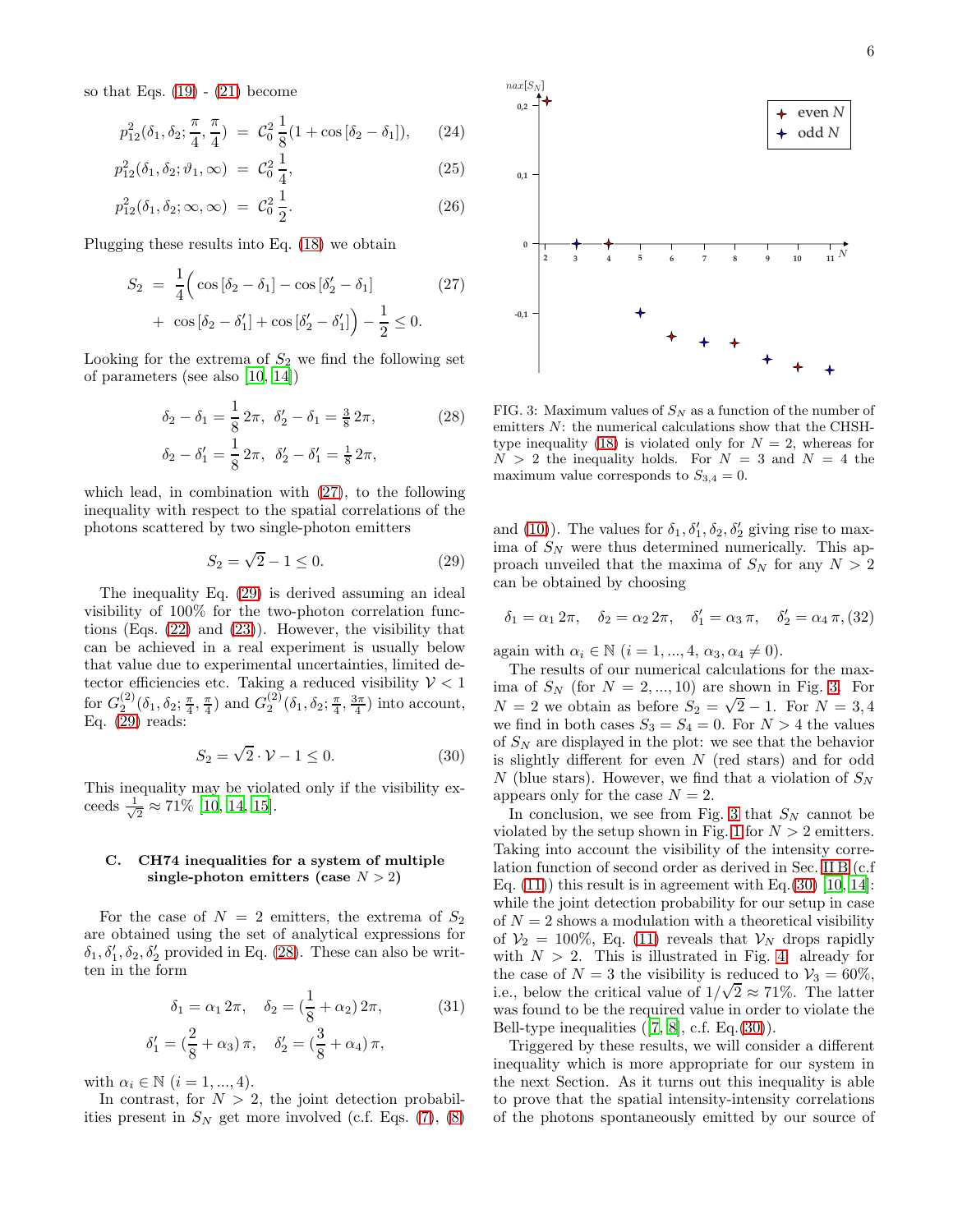

<span id="page-6-1"></span>FIG. 4: Plot of the theoretical visibility  $\mathcal{V}_N$  (c.f. Eq. [\(11\)](#page-3-1)) of the intensity correlation signal of second order as a function of the number of emitters N for  $N = 1, \ldots, 11$ ; the visibility reaches 50% for  $N = 4$  and 33% for  $\mathcal{V}_N \to \infty$ , respectively.

N single photon emitters are non-local in nature, even in the case of  $N > 2$  emitters, i.e., for a visibility  $\mathcal{V}_N < 71\%$ .

# <span id="page-6-0"></span>IV. A MORE SUITABLE INEQUALITY FOR MULTIPLE EMITTERS

In the following we introduce a new Bell-type inequality which allows to reveal the non-classical nature of the spatial intensity-intensity correlations even in the case that a two-photon correlation signal with a visibility less than 71% is measured. In fact, as will be shown, this new Bell-type inequality allows to reveal the non-classical character of the two-photon signal even for a visbility approaching 33%. To demonstrate this, we start with a different mathematical inequality based on a so-called Bell Wigner-inequality (see, e.g., [\[17,](#page-8-11) [21\]](#page-8-16)).

## A. Derivation of a homogeneous Bell-Wigner (HBW) inequality

The Bell-Wigner inequality can be written in the following form [\[17\]](#page-8-11)

<span id="page-6-2"></span>
$$
0 \le x_1 - x_1 x_2 - x_1 x_3 + x_2 x_3, \tag{33}
$$

which holds under the condition that  $0 \leq x_1, x_2, x_3 \leq 1$ ; for a proof of this inequality we refer to [\[21\]](#page-8-16) (see also Appx. [A\)](#page-8-17). By identifying  $x_j$   $(j = 1, 2, 3)$  again with single photon detection probabilities we could speak of Eq. [\(33\)](#page-6-2) as an (inhomogeneous) Bell-type inequality since it considers both single photon and joint detection probabilities. However, as motivated in the derivation of the CHSH-type inequality above, the experimental requirements can be eased if the inequality under investigation involves only detection probabilities of the same order. Hence, our goal is to derive a homogeneous Bell-type inequality on the basis of the above Bell-Wigner inequality which considers joint detection probabilities only, being subject to the same overall success probability. Our pro-

<span id="page-6-3"></span>
$$
0 \le x_1 \, x_4 - x_1 \, x_2 - x_1 \, x_3 + x_2 \, x_3,\tag{34}
$$

and holds for the constraints  $0 \leq x_1, x_2, x_3 \leq x_4 \leq 1$ . The proof of [\(34\)](#page-6-3) is provided in Appx. [A.](#page-8-17)

posal for a new inequality reads

In analogy to the foregoing Section, we consider the setup with an even (odd) number of emitters  $N$  as displayed in Fig. [1.](#page-1-1) Again, a photon detection event registered at the jth detector is characterized by two parameters: the position  $r_j$  giving rise to an optical phase  $\delta_i$  and the orientation of the j<sup>th</sup> polarizer  $\eta_i$  which we choose to be oriented along  $1/\sqrt{2}(\sigma^{-} + \sigma^{+})$   $(j = 1, 2)$ , corresponding to  $\vartheta_2 = \vartheta_1 = \frac{\pi}{4}$ . The latter optimizes the overall success of the photon detection probabilities.

We identify again the parameters of Eq. [\(34\)](#page-6-3) with the following detection probabilities

<span id="page-6-4"></span>
$$
p^{N}(\delta_{1}, \vartheta_{1}, \lambda) = x_{1}, p^{N}(\delta_{2}, \vartheta_{1}, \lambda) = x_{2},
$$
  
\n
$$
p^{N}(\delta_{3}, \vartheta_{2}, \lambda) = x_{3}, p^{N}(\delta_{4}, \infty, \lambda) = x_{4},
$$
\n(35)

where  $\infty$  indicates once more that the polarization filter is removed for the particular measurement. The constraint  $x_4 \ge x_3, x_2, x_1$  of the inequality [\(34\)](#page-6-3) is thus guaranteed by the no-enhancement condition [\[7,](#page-8-3) [8](#page-8-4), [14\]](#page-8-15): the detection probability with a polarization filter cannot exceed the measurement without a polarization filter. Following the usual

assumptions of an LHV theory, we define the joint detection probability exactly as in Eq. [\(17\)](#page-4-1). Using this relation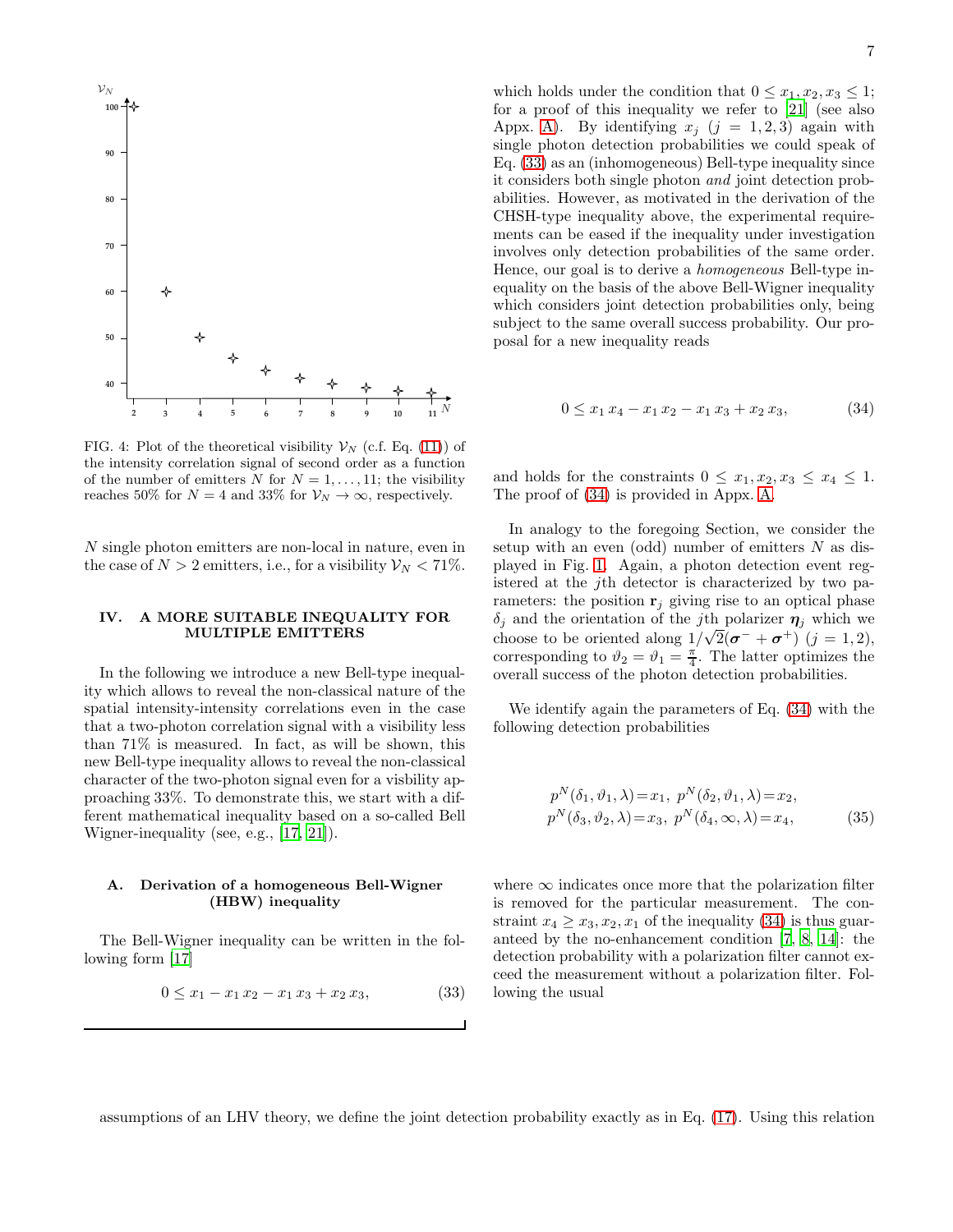together with [\(35\)](#page-6-4), the inequality [\(34\)](#page-6-3), after multiplying by  $g(\lambda)$  and integrating over  $\lambda$ , reads

<span id="page-7-1"></span>
$$
T_N := \left[ p_{12}^N(\delta_1, \delta_4; \vartheta_1, \infty) - p_{12}^N(\delta_1, \delta_2; \vartheta_1, \vartheta_1) - p_{12}^N(\delta_1, \delta_3; \vartheta_1, \vartheta_2) + p_{12}^N(\delta_2, \delta_3; \vartheta_1, \vartheta_2) \right] / p_{12}^2(\delta_1, \delta_2; \infty, \infty) \ge 0.
$$
\n(36)

In analogy to the foregoing Section and to provide a better comparability with the results obtained so far we normalized Eq. [\(36\)](#page-7-1) again by the factor  $p_{12}^2(\delta_1, \delta_2; \infty, \infty)$  which is independent of N (c.f. Eq. [\(21\)](#page-4-4)). In the following, we refer to the inequality [\(36\)](#page-7-1) as *homogeneous Bell-Wigner* (HBW) inequality.

### B. Violation of the HBW inequality for a system of multiple single-photon emitters

In this subsection, we will test the HBW inequal-ity [\(36\)](#page-7-1) for  $N \geq 2$  single-photon emitters by determining the minimum values of  $T_N$ . For this purpose, employing Eqs.  $(7)$ ,  $(8)$  and  $(10)$ , we make use of the joint detection probabilities Eqs.  $(19) - (21)$  $(19) - (21)$  and search for the minima of  $T_N$ . However, as the analyses get involved and analytically intricate, we only provide numerical results, which we obtained by scanning through the complete parameter space of  $\delta_1, \delta_2, \delta_3, \delta_4$  for each N separately.

The results for the minima of  $T_N$  ( $min[T_N]$ ) for  $N =$ 2, ..., 10 are displayed in Fig. [5.](#page-7-2) It shows that we have  $min[T_N] < 0$  for  $N = 2, ..., 10$ . For  $N = 3$  we obtain the lowest value of  $min[T_3] \approx -0.254$  and for  $N = 10$  we have  $min[T_{10}] \approx -0.118$ . Even though the values of  $min[T_N]$ increase monotonously for  $N > 2$ , numerical calculations indicate that they approach zero only for  $N \to \infty$ . This suggests that a violation of the HBW inequalities [\(36\)](#page-7-1) can be obtained for any finite N.

Note that for  $N = 2$  we obtain  $min[T_2] = -0.125$ which sticks out of the overall behavior. We explain this outlier by the fact that  $T_2$  depends only on three of the



<span id="page-7-2"></span>FIG. 5: Minimal values of  $T_N$  (c.f. Eq. [\(36\)](#page-7-1)) for  $N = 2, ..., 10$ . The plot illustrates a steady violation of the HBW inequality Eq. [\(36\)](#page-7-1).

four parameters  $\delta_1, \delta_2, \delta_3, \delta_4$  since, due to destructive interference, we have  $p_{12}^2(\delta_1, \delta_4; \vartheta_1, \infty) = \frac{\mathcal{C}_0^2}{4}$ , i.e., a constant independent of  $\delta_1$  and  $\delta_4$ . In contrast, for  $T_N$  with  $N > 2$  the term  $p_{12}^N(\delta_1, \delta_4; \vartheta_1, \infty)$  is not a constant and thus can be employed to shift  $min[T_N]$  towards smaller values.

# C. Interrelationsship between violation of the HBW inequality and visibility of the two-photon correlation signal

Let us again consider the theoretically attainable visibility  $V_N$  of the two-photon correlation signal  $G_N^{(2)}(\delta_1, \delta_2; \frac{\pi}{4}, \frac{\pi}{4})$  (c.f Fig. [4\)](#page-6-1). From Eq. [\(11\)](#page-3-1) we know that it is given by  $\mathcal{V}_N = \frac{N}{3N-4}$  which reaches 50% for  $N = 4$  and approaches 33% for  $N \to \infty$ . At the same time we can see from Fig. [5](#page-7-2) that the HBW inequality remains continuously violated when increasing the number of emitters  $N$ . This shows that the HBW inequality Eq. [\(36\)](#page-7-1) can be violated by an intensity correlation signal of second order  $G_N^{(2)}(\delta_1, \delta_1, \frac{\pi}{4}, \frac{\pi}{4})$  having a visibility of below 71%. In fact, for finite  $N$ , our results show that a system of N regularly arranged single photon emitters always displays spatial correlations among the scattered photons which violate the criterion of locality even though the visibility of the two-photon correlation signal approaches 33%. This clearly demonstrates that without indicating N the magnitude of the visibility of the  $G^{(2)}$ signal can not be taken as a signature of non-locality.

#### <span id="page-7-0"></span>V. CONCLUSION

In conclusion, we investigated the non-local behavior of a system of  $N \geq 2$  particles, i.e., photons emitted by a chain of N independent single photon emitters. Path entanglement among the emitted photons is created in the process of detection due to the absence of which-way information when registering a photon in the far field of the source. Introducing a new homogenous Bell-Wigner inequality and employing simple photon-photon correlation functions which are experimentally easily implementable in the laboratory we showed that this inequality can be violated for any finite number  $N$  even though the visibility of the two-photon signal approaches 33% in this case. The violation of the homogenous Bell-Wigner inequal